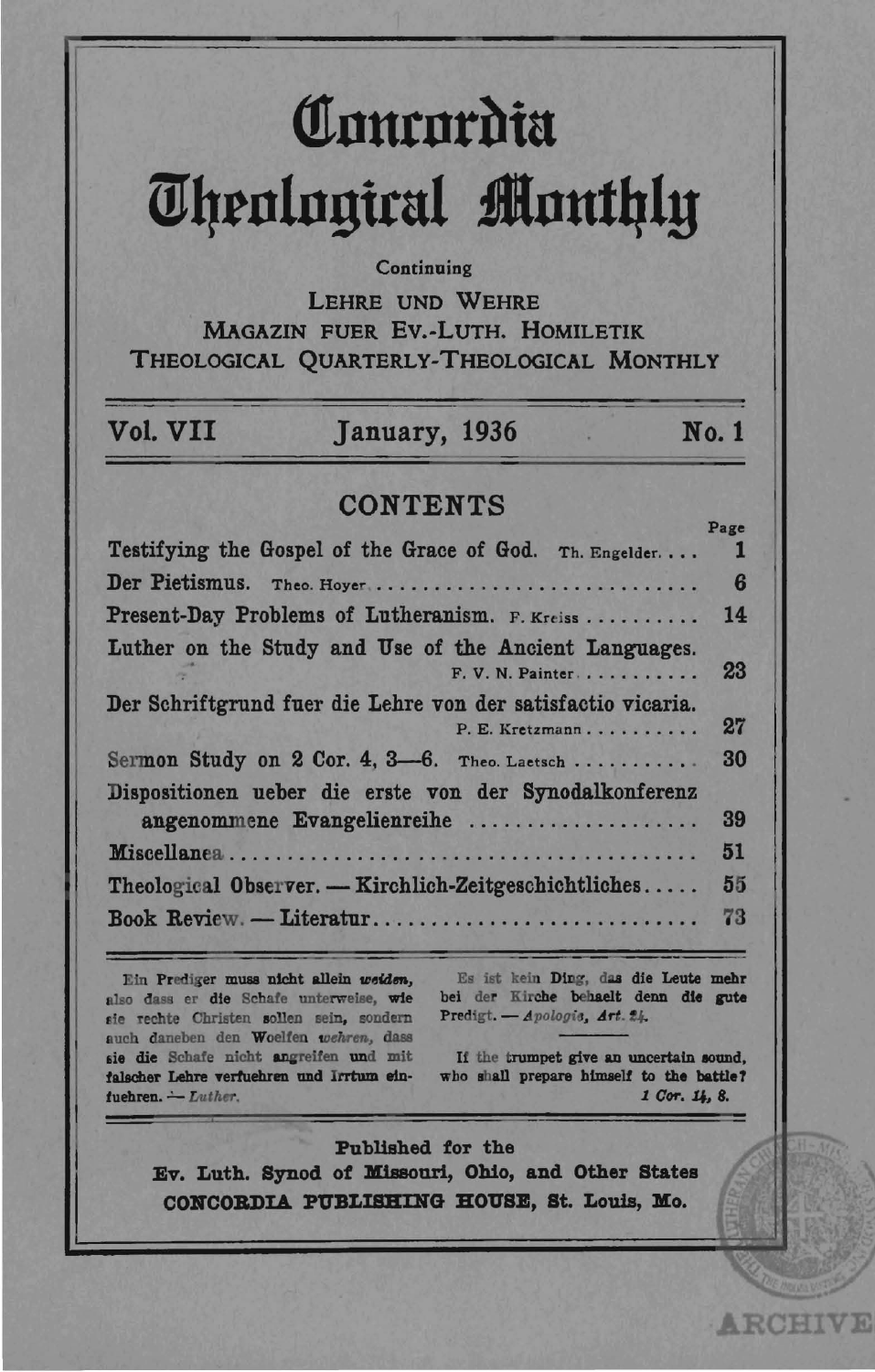they would be nothing but a magnificent idol-temple." He closed his essay with the prayer: "Dear Savior Jesus Ohrist, graciously grant us that we may never betray the alone-saving Ohristian doctrine of grace, but remain faithful confessors of it for the honor of Thy holy name and the salvation of man! Amen." (Lehre und Wehre, 72, pp. 266. 329.) By the grace of God, Ooncordia Seminary to-day knows only one thing. The Biblical doctrine of the grace of God in Ohrist shapes all the courses in its curriculum. It forms the subject of the final examinations. Addressing the graduating class of 1933, the Addressing the graduating class of 1933, the president said: "We feel sure that you have a clear perception of these two central truths of our Ohurch, of the formal principle [the sole authority of Scripture] and of the material principle [justification by faith, salvation by grace], and that you confess both by mouth and heart as your faith; otherwise we could not with a good conscience permit you to enter the ministry." (Conc. THEOL. MONTHLY, IV, 562). A seminary of this character, in so far as it accomplishes its high aim, measures up fully to the needs of the Ohurch.

And now for the matter at hand. Realizing the need of the Ohurch and of the world, we commemorate with gratitude and joy the fifty years of Dr. Fuerbringer's work in the ministry of the Gospel of grace. In all these years, in the various positions into which God placed him, as pastor of a Ohristian congregation, as teacher at Ooncordia Seminary since 1893 and its president since 1931, as editor of the *Luthemner,* and as President of the Synodical Oonference, making full use of the manifold opportunities these positions offered, he has been testifying with a loud and sweet voice the Gospel of the grace of God; he has been giving all that is in him to supply the one great need of the Ohurch. We thank God for the rich blessings this ministration has brought to us and countless others. And we pray God that the teaching and the example of the jubilarian may inspire many with the mind of the apostle: "None of these things move me, neither count I my life dear unto myself, so that I might finish my course with joy and the ministry which I have received of the Lord Jesus to testify the Gospel of the grace of God." TH. ENGELDER.

## Der *Bietismus.* (Fortfenung.)

~n ben "IDlagbefmrger 2en±Urien", bem monumenialen ®elcljicljg~ tvert der Reformation§zeit, abgefchloffen im Jahre 1574, fchrieb Flacius: "Anftatt e i n e \$ Papfte\$ fpringen ihrer unzählige herbor, tveIche Recht umtvechjeln und aus Gerichts= in Kirchenfachen treten, in ihren Schran= fen nicht bleiben und den Gemeinden die Glaubensformeln mit Schwert, mw~ unb SDonner aUfbringen. SDa3u brauclj± man einen &)aufen mor~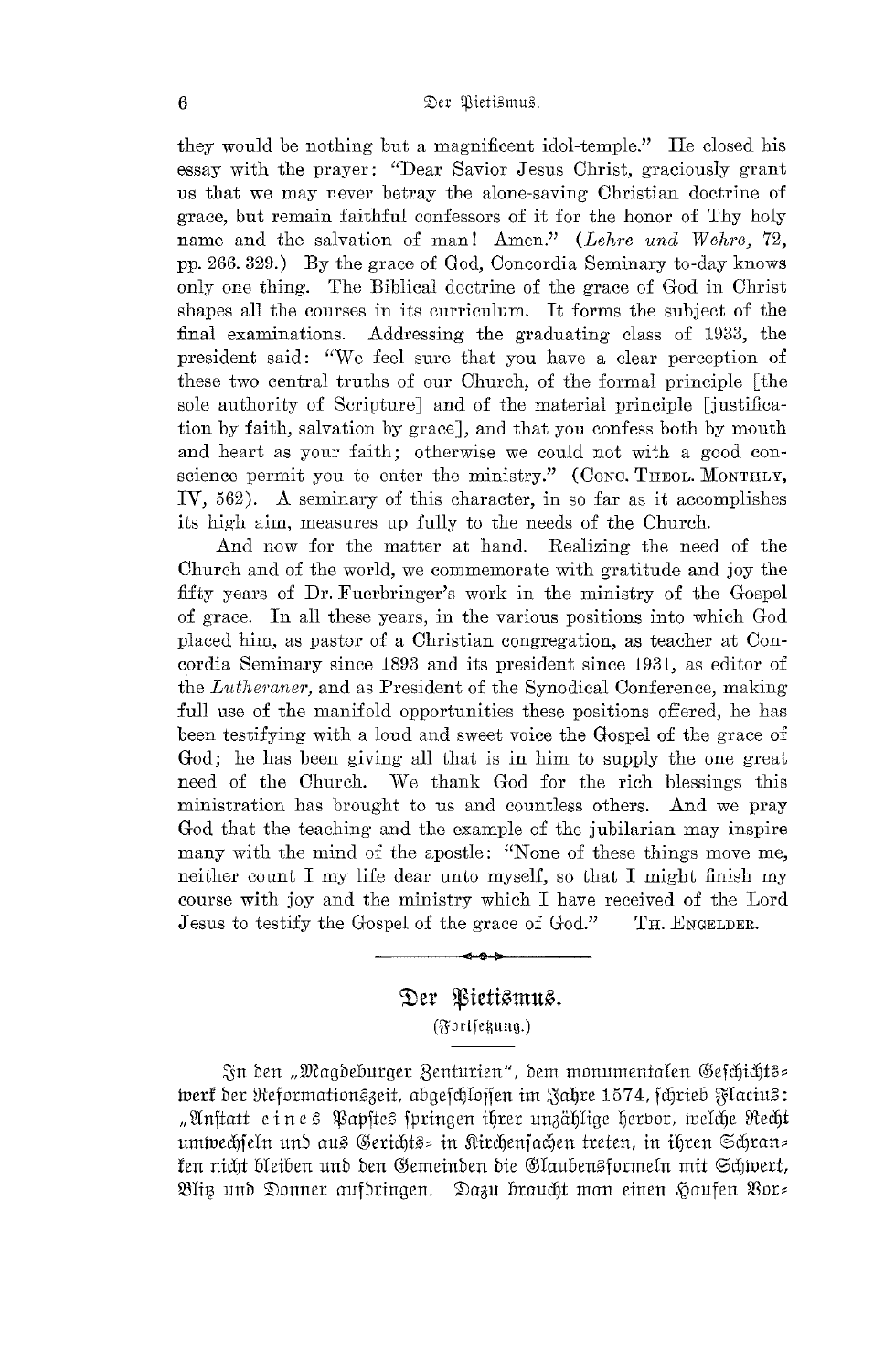tvand. Die Obrigfeit fei custos utriusque tabulae, müsse den Streit schlichten, die unruhigen Köpfe bertreiben." Das Prinzip, dak das Amt des Worts der Kirche gehört, daß daher bei Berufung, bzw. Ver= fetung der Prediger folvie bei Ausübung der Kirchenzucht die Gemeinde bertreten fein muß, dies Prinzip, das in der "Wittenbergifchen Refor= mation", 1545, noch gelvahrt lvurde, lvar also 1574 zum großen Teil aufgegeben. Das Kirchenregiment fiel in die Hände der Fürften. Ein Hauptzeuge dafür ist Dabid Chyträus, + 1600, seit 1551 Professor an der Unibersität Rostock, aber besonders tätig in der Ausbildung der firchlichen Ordnung in Öfterreich, der Steiermark und in Mecklenburg; in letzterem Lande wurde er 1571 Vorsitzender des neugeordneten Kon= fiftoriums und hielt zur Eröffnung desfelben eine gewaltige Rede De Iudiciis Ecclesiasticis. Chuträus fagt: "Die politici haben auf Lutheri Unterricht defto begieriger das Evangelium angenommen, daß sie das Joch der Bischöfe abwerfen und die Kirchengüter nehmen dürfen. Nun wollen sie aber jett nicht mehr auf die Kirchendiener sehen und über alle urteilen. Also muß nun die Kirche nach dem Anspruch der Höfe mehr als nach dem Wort Gottes regiert werden."

Zu diesem Wandel hatte viel beigetragen der Augsburgische Reli= gionsfriede bom Jahr 1555, in dem das auf dem ersten Reichstag zu Speher, 1526, probiforifch angenommene Prinzip Cuius regio, eius religio als zu Recht beftehend anerfannt wurde. Und teils aus Unter= würfigkeit, teils gewiß auch aus Bequemlichkeit ließ man die Fürften in der Kirche wirtschaften. Daß man sich dabei nicht wohl fühlte, geht aus den bielen berfchiedenen Nechtfertigungsgründen hervor, die man ins Feld führte, dieses Fürstenregiment zu berteidigen, worauf schon die "Magdeburger Zenturien" hintveisen; man nannte die Fürsten custodes non solum secundae tabulae, sed etiam primae, bann wieder praecipua membra ecclesiae; und fcilientich machte man sich's bequem und behauptete, das ius episcopale sei von den Bischöfen auf die Fürsten über= gegangen.<sup>1</sup>) Der Proteft gegen diefe Entwicklung des Rirchenregiments stirbt nie ganz aus, aber es sind nur einzelne Stimmen.

Als sich jedoch die Folgen zeigten, erhoben sich auch Klagen, erst dann und wann, dann häufiger, bis schlieklich, gegen Anfang des Dreißigjährigen Krieges, die Klagen allgemein wurden; Zustände in der Kirche waren geradezu bedenflich geworden. Hauptinhalt der Klagen ift immer diefer: Das Regiment in der Kirche liegt nicht in Händen der Prediger (daß auch der Zuhörer sich dabei beteiligen sollte, hatte man ziemlich allgemein bergeffen), fondern nur in den Händen der Obrigfeit. Zwar regierten die Prediger noch durch Konfistorien, aber diefe hatten alle Amtsbefugnisse berloren; in den Reichsstädten gab es Ministerien, beftehend aus den Predigern der Stadt und einigen Deputierten des

<sup>1)</sup> Aus Richter, Geschichte der evangelischen Kirchenverfassung in Deutsch= land, und Rudelbach, Staatstirchentum und Religionsfreiheit; zitiert von Schmid, Geschichte des Pietismus, S. 5.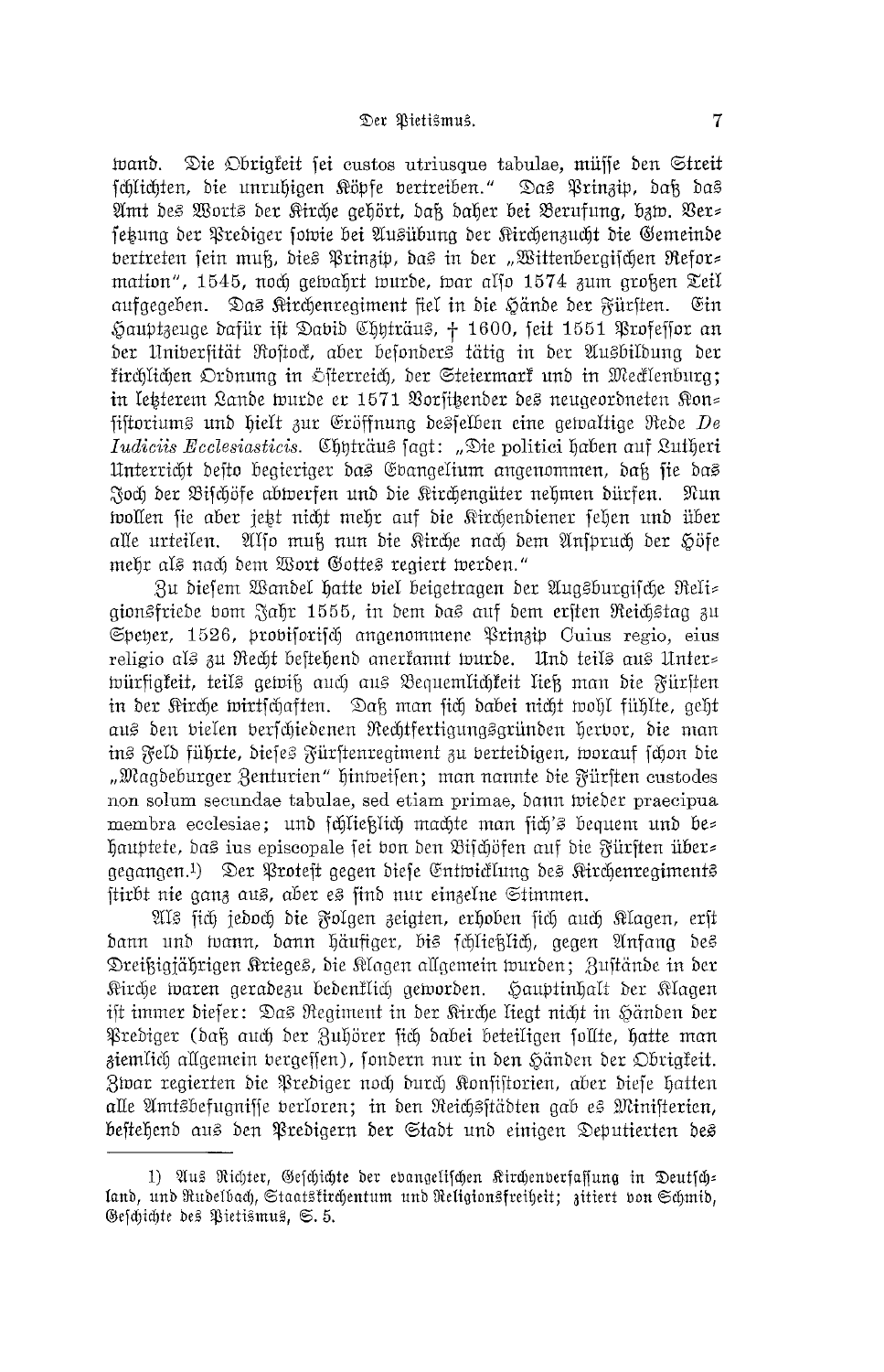Senats, an ihrer Spike der Senior des Ministeriums: aber diele hatten nur Antragsrecht.<sup>2</sup>) Es feien noch etliche Zitate als Beleg geftattet.

Joh. Matthäus Meyfart, † 1642, verfaßte 1633 eine Abhandlung De Disciplina Ecclesiastica, wofür er bei der Regierung berklagt wurde und zum Widerruf gezwungen werden follte, als er einem Beruf nach Erfurt (er war Profeffor und Rektor zu Koburg) folgte. Neben andern Reformen verlangte er: "Weil auch die Kirchenschlüssel ganz nicht zu entbehren, ... müssen solche aus Höfen, Kammern und Kanzeleien zurückgegeben und der chriftlichen Gemeinde folche durch den erwählten Rat frei zu gebrauchen gelassen werden.3)

Joh Valentin Andreä, † 1654, Superintendent in Kalm, dann Hofprediger in Stuttgart, hat fich hoch um die Rirche feiner Zeit berdient gemacht durch seine unermüdliche Sorge, die Zustände unter dem durch den Krieg ganz unbefchreiblich verwilderten Volke zu heben. Er wurde in seiner reformatorischen Tätigkeit ganz besonders durch das mächtige Staatsfirchentum gehemmt. Er flagt vor allem über die Cäsareopapie, den Apap, wie er fie nennt, das umgekehrte Papfitum. So fchreibt er 1646: "Eo audacius progressi sunt nostri Apapii, ut statuerent, in principis manu tanguam episcopi esse ecclesiastica munia per politicos perficere, ecclesiae vero administrationem et iura tanquam arbitraria et beneficio concessa tota tollere."4) (Sin andermal idireibt er in einer Vorrede: "Nicht anders ist es mit der durch das teure Werkzeug D.M. Luthers vollbrachten Reformation gegangen, die allerdings dem anti= chriftifchen Reich einen unaussprechlichen Stoß und Abbruch beibrachte. Es hat aber der leidige Satan nicht lange gefeiert, sondern das abges worfene Joch bald wieder anderwärts aufgelegt und seinen Esel um= gürtet, indem er gefehen, daß ein großer Teil ihnen das Evangelium zu weltlichem Einkommen, Ehren, Freiheit und völliger Lizenz wisse zu= nut zu machen, der Kirchen entwendetes und nunmehr wieder vindi= ziertes peculium, als ihnen hiedurch verfallen, anfalle, den wieder be= freiten Bannschlüssel zurücklege und mit Füßen trete, den Rirchendienst gänzlich weltlicher Disfretion unterwerfe, die Polizei nicht aus Gewissen, fondern Intereffe gründe, die Schulen mit Vanität erfülle und insgemein aller Diffolution den Zaum böllig schießen laffe, welches ihnen dann so biel eingetragen, daß er sich nicht allein in kurzem seines Leides über den geiftlichen Antichrift getröftet, sondern auch einen neuen weltlichen Anti= chrift mit Freuden gesehen und anstatt papae Caesaris mit Caesaro-papa ebenso großen Schaden in geiftlichen und weltlichen Ständen der Kirche Gottes zugefügt."5) J. Müller, Senior in Hamburg, fchreibt: "Olim in papatu florebat nanoxaloapla, dum pediculosi monachi statum politicum pedibus conculcabant. Hodie autem inverso ordine ecclesiam corrumpit xaioaponania, dum quidam politici absolutum in ministros

<sup>2)</sup> Tholuc, Das firchliche Leben des 17. Jahrhunderts, I. Abt., S. 3.

<sup>3)</sup> Schmib, I.c., S. 7. 4) Tholuct, I.c., S. 8. 5) Schmib, I.c., S. 8.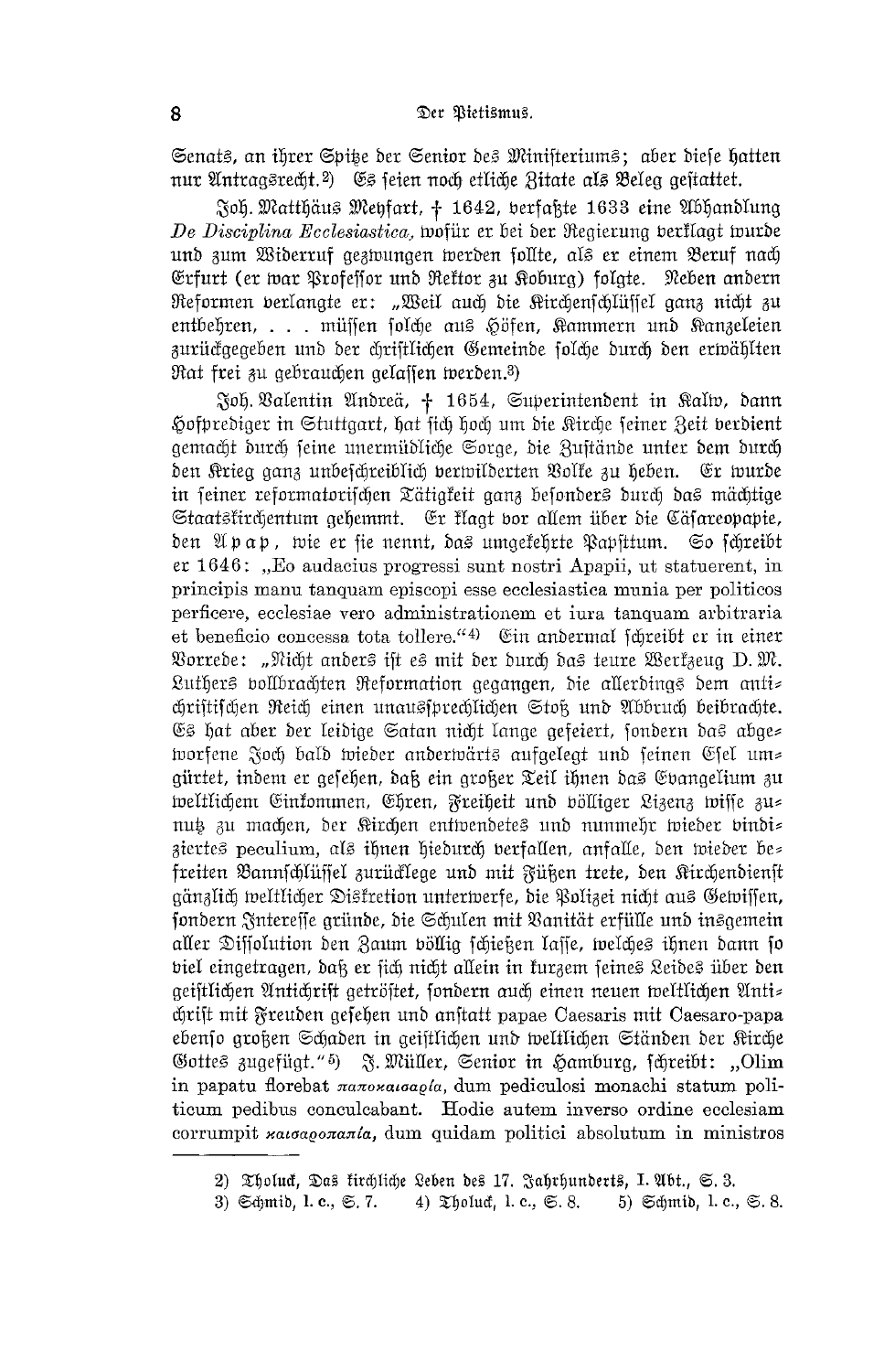ecclesiae imo in ipsam ecclesiam affectant et usurpant dominatum. Utinam Deus excitaret aliquem Constantinum et Carolum Magnum, sub cuius directione et patrocinio ecclesia pressa possit reviviscere!"<sup>6</sup>)

Auf allen Seiten wiederholt sich Luthers Vorwurf gegen die Würften: "Sub papa miscuit ecclesiam politiae; nostro tempore vult miscere politiam ecclesiae." Herzog Friedrich von Württemberg ent fernt ohne Rücksicht auf die geistliche Behörde die ihm mißliebigen Geist= lichen, die ihm die Wahrheit sagen, von ihren Stellen. Johann Al= brecht II. von Mecklenburg schafft den Exorzismus ab ohne Zuziehung der Geiftlichen. Die Mecklenburger Stände bringen das gravamen bor, daß ihnen Pfarrer ohne Präsentation aufgezwungen werden. Die übtiffin Anna Sophia in Quedlinburg befekt die geiftlichen Stellen, ohne irgend auf Widerspruch von Rat und Gemeinde zu achten. Nit. Hun≈ nius, Superintendent in Lübeck, protestiert gegen die ehrenbolle Beerdi= gung eines Calbinisten und bekommt von seinem Senat eine Zuschrift, tvorin diefer das summum et universale ius regiminis ecclesiastici mit Ausfchließung des Ministeriums in Anspruch nimmt.

Mag man alfo auch zugeben, daß, außer im Prinzip, diefe Ein= mischung der Fürften in das Amt der Kirche nicht fo unheilvoll für die Kirche geworden wäre, wenn alle Fürsten außerordentlich gute und weise Leute gewesen wären, so ist doch geschichtliche Tatsache, daß die aller= meisten Fürsten ganz anders geartet waren. Was fonnte man auch bon Fürften erwarten, die bei Politikern wie Heinrich VIII., Franz I. und Karl V. in die Schule gegangen waren?

Welches waren denn die unheilbollen Folgen dieses Cäsareopapis= Sie zeigten sich erstlich im Ministerium. Auf eins ist schon  $\mathfrak{m}$ us? früher hingewiesen worden, als von dem "toten Orthodoxismus" die Rede war (VI, S. 500): es wurden den Gemeinden aus perfönlichen und politifchen Rückfichten oft ungeiftliche und heuchlerifche Leute zu Solche hat es gewiß nicht viele gegeben; sonst hätte Hirten gefeßt. es in der Kirche noch biel fchlimmer gestanden.

Zahlreicher war wohl eine andere Klaffe von Predigern. Der fchon früher zitierte Pastor in Rostock, Großgebauer, schreibt: Der Diener des Worts will heutzutage nur Prediger sein; die Heilige Schrift aber nennt ihn Haushalter über Gottes Geheimnisse und Hirten; indem sie ihn Haushalter nennt, zeigt fie damit an, daß er nicht müsse allen allerlei geben, sondern denen es gebührt und welche würdig find, daß man es ihnen reiche. Nun gibt's aber viele in der Kirche, sagt er, die folche Allein=Prediger find. "Der Allein=Prediger fagt biel. Der Haushalter faget und tut's. Der Allein=Prediger ift mehrenteils ein tönendes Erz und eine flingende Schelle, ob er gleich mit Engels= und mit Menfchenzunge redete. Der Haushalter gibt dem gepredigten Wort Zeugnis, und ehe er die Geheimnisse des Reiches Gottes sollte bei diesem

<sup>6)</sup>  $\mathfrak{L}$ holuch, 1. c.,  $\mathfrak{S}$ . 11.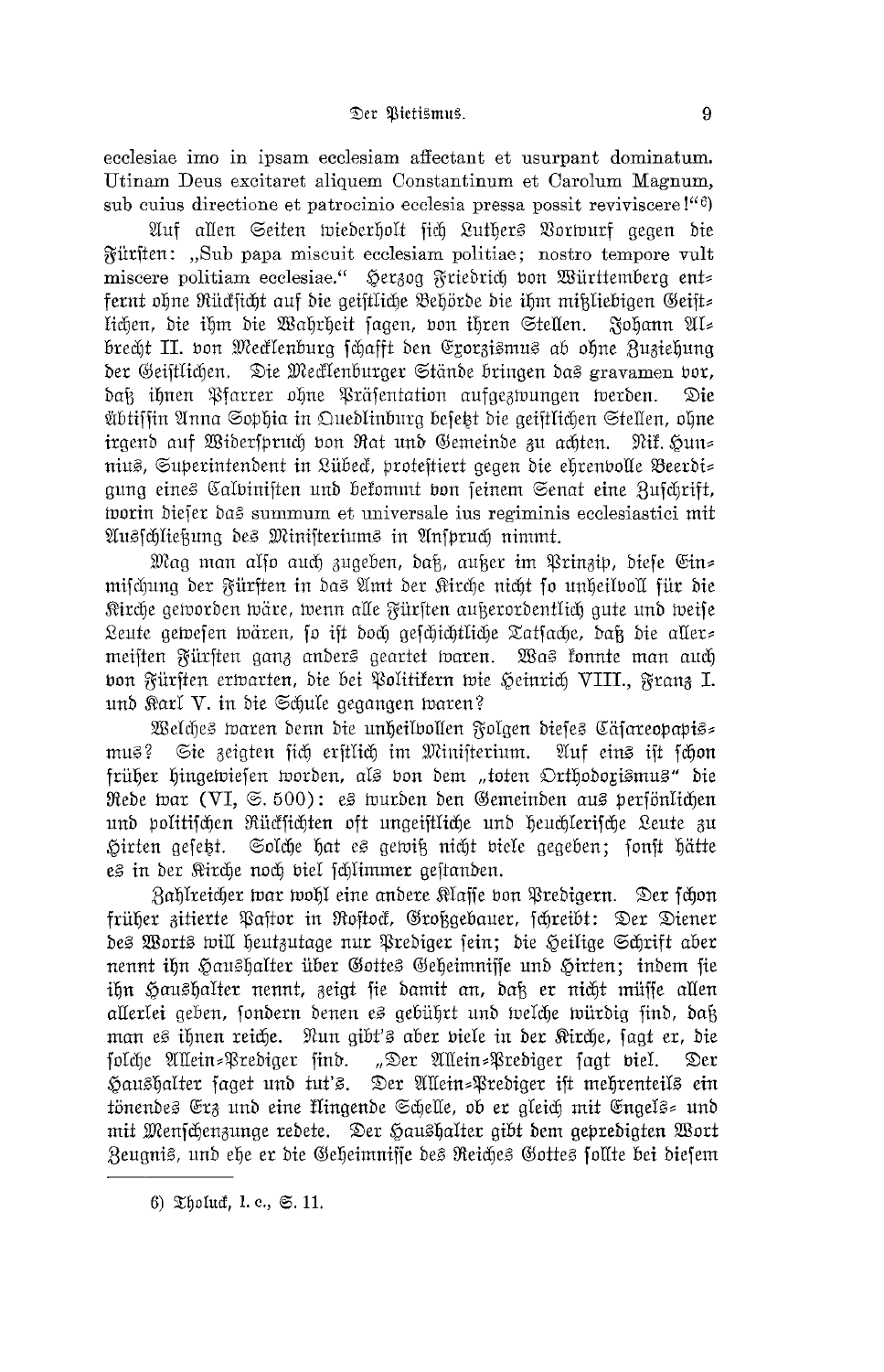und jenem, er sei, wer er sei, wissentlich wider den Willen Gottes ber= walten, so läffet er sich lieber töten. . . . Der Allein=Prediger hält zierlich Predigen für seinen Ruhm, und wenn er gepredigt, spricht er, er habe nunmehr seine Arbeit getan. Aber der Haushalter hält die Haushaltung für seine rechte Arbeit, und wenn er gepredigt, spricht er, er habe nur die halbe Arbeit getan." Die Kinder sollen nicht nur getauft werden, sondern in späteren Jahren auch die Bedeutung der Taufhandlung lernen. Die Konfirmation wird empfohlen. Nicht nur foll das heilige Abendmahl gefeiert werden; die Gemeindeglieder wer= den zu wenig über die Bedeutung diefes Saframents unterrichtet.

Ferner soll der Prediger nach der Schrift ein Hirte sein. ... 21 โ.ธ folcher hat er auf die befohlene Herde zu fehen, daß fie nicht allein mit gefunder Weide berforat werde, fondern auch daß die Wölfe nicht ein= brechen, dak die räudigen Schafe die gefunden nicht anstecken, fondern abgesondert werden; daß die Verirrten wiedergebracht, die Wiederge= brachten geftärft und erhalten werden; daß die Schafe sich mit dem Hirtenstabe regieren und sich ein= und ausführen lafsen." "Aber die Hirten wollen nicht Hirten, sondern Lehrer sein. Daher nennen sie sich gerne doctores, Lehrer. Daher treiben fie auf der Kanzel Kontroberfien und wollen gern schier alle professores sein. So gar haben sie des Hirtenamts vergeffen. Nicht fage ich, daß ein Hirte nicht follte zugleich lehren, sondern das ift die Meinung: ein Hirte ist nicht eben das, was ein Lehrer ist, fondern unterfchieden. Ein Hirte predigt, aber er ist nicht ein Allein=Prediger. Er ist wohl mehr. Er ist ein Regierer der Gemeinde. Er gibt Achtung auf das geiftliche Wachstum eines jeglichen. Ein Hirte gibt nicht einerlei Speise allen Schafen. Er sieht zu, ob ihnen die sakramentliche Speise auch diene. Ein Hirte schließt aus der Gemeinde die Aussätigen, damit die ganze Herde nicht berderbet werde. Ein Hirte nennt seine Schäflein alle mit Namen. Ein Hirte gibt Achtung, wie sich ein jegliches unter den Schäflein insonderheit aus dem borgetragenen Wort bessere; und wenn er merkt, daß keine Früchte folgen, fo forfcht er nach der Urfache. Ein Hirte fordert den Gehorfam von seinen Schafen; und wenn sie seinem Wort nicht nachkommen wollen, sagt er es der Herde, daß dieser und jener kein Schäflein ist noch in den Schafftall gehöre. Solange nun dieses Lehr= und Hirten= amt in unfern Kirchen fonfundiert wird, fo lange ift das Kirchenregiment, Furcht, Zucht, Eifer, Scheu, Gehorfam, Aufmerken nichts und berloren und kann durch das viele Predigen und Bücherschreiben allein nimmer= mehr erhalten werden."

Dies ist also die weitere Klage: Neben den offenbar untüchtigen und gewissenlosen Predigern gab es solche, die zwar fähig und tüchtig waren und ihre Pflicht tun wollten, tatfächlich aber ihre Pflicht nicht taten; sie predigten nur die reine Lehre von der Kanzel. Die Privat= feelforge wurde bernachläffigt. Sie predigten zwar das Wort, und zwar beides, Rechtfertigung und Heiligung; aber fie predigten es nur bon der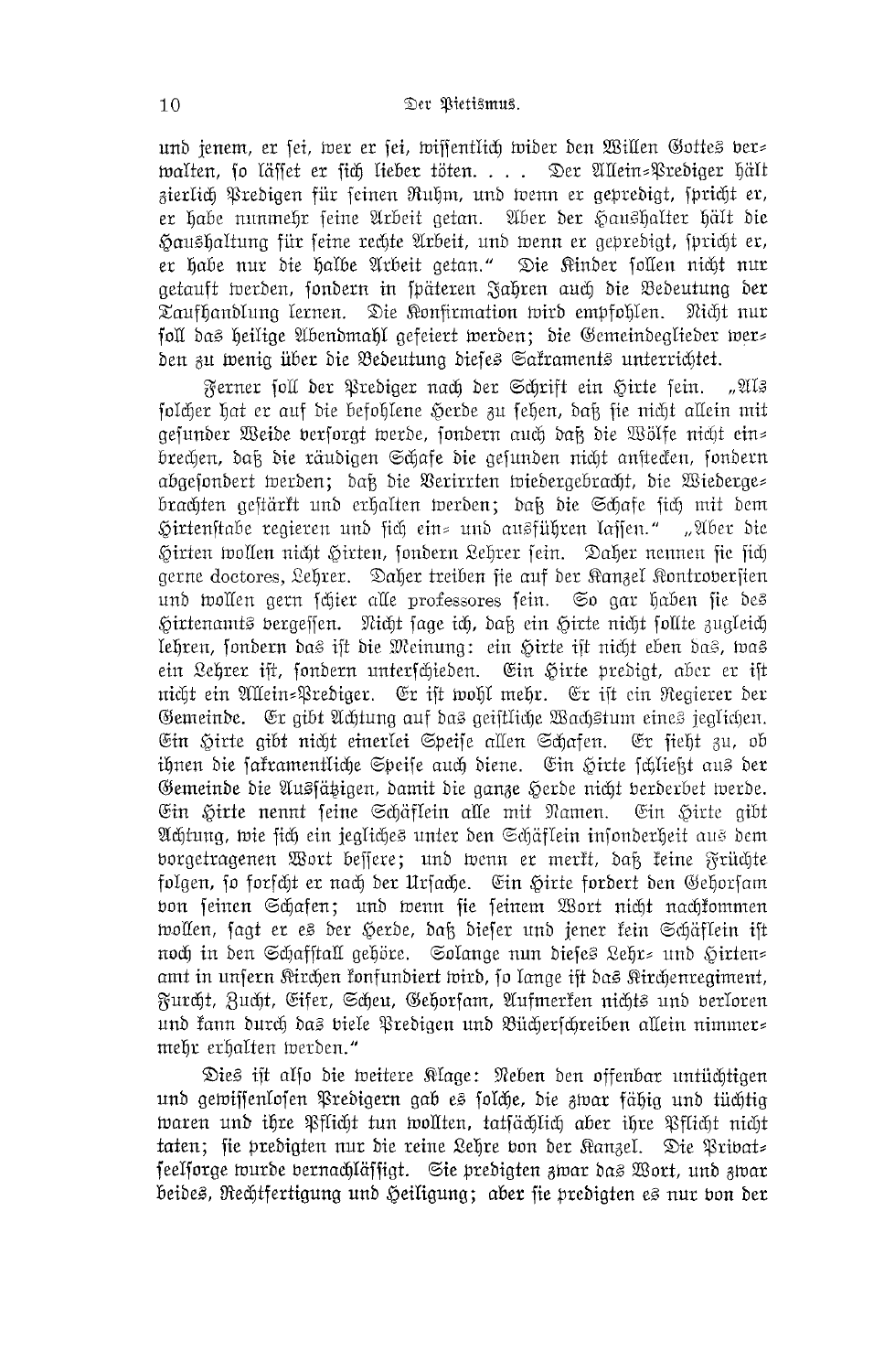Kanzel; es fehlte die Antvendung des Worts auf den einzelnen Ruhörer, der Privatunterricht. Die Theorie war forreft, aber die Praris hinfte hinterdrein. Dem einzelnen Chriften wurde nicht vorgehalten, was Gott bon ihm in seinem Stande und unter seinen besonderen Verhältnissen berlangte; wenn er fehlging, folgte keine brüderliche Ermahnung und feine öffentliche Kirchenzucht. Die Pastoren predigten ihren Gemeinden das Wort, fahen aber nicht darauf, daß man dem Wort gemäß lebte.

Wie viele unter dem Ministerium solche Allein=Prediger waren, läßt fich natürlich nicht entscheiden. Wenn man Großgebauer liest, be= fommt man den Eindruck, als ob die große Mehrzahl diefer Art gewesen Das war aber jedenfalls nicht so; sonst hätte es in der Kirche präre. nicht fo biel Leben und Tätigfeit gegeben, wie man findet, wenn man die Gefchichte der Kirche nach dem Kriege ohne Vorurteil lieft und sie nicht mit Pietistenaugen anfieht. Auf der andern Seite darf man gewiß nicht behaupten, daß folche Prediger, wie Großgebauer fie beschreibt, feltene Ausnahmen waren, dak darum das Minifterium gar nicht berantwortlich war für Zustände unter dem Volk, wie Spener sie in seinen Pia Desideria befchreibt. Das hieße klare Tatsachen leugnen. Es gab gute Pastoren; ja, diese waren gewiß noch in der Mehrzahl, sonst hätte Spener nach dem Krieg kaum noch eine Rirche gefunden, in der er feine collegia pietatis hätte einrichten fönnen. Aber es gab auch andere; das geht schon daraus herbor, daß Tholuck, Schmid und andere einzelne Beispiele anführen müssen, zu beweisen, daß Speners und Großgebauers Vorwürfe nicht das ganze Ministerium trafen. Es gab viele gute, ge= wissenhafte Pastoren, aber auch viele, die meinten, sie hätten ihre volle Pflicht getan, wenn sie am Sonntag eine orthodoxe Predigt gehalten und zur festgesetzten Zeit denen, die kamen, das Sakrament gereicht hatten. Und man fann sich der überzeugung nicht erwehren, daß diejenigen, die das große Wort führten und als die Tonangebenden unter der Klerifei angesehen wurden, in die letztgenannte Klasse gehörten, so dak gar oft wiederholt wird, was Meisner in Wittenberg so ausdrückte: "Man fann sich faum des Verdachtes des Weigelianismi oder anderer neuer Schwärmereien entschütteln, wenn man die Gottfeligkeit mit einem ges rechten Eifer treibt und dahin bermahnt, daß doch auch in die übung gebracht werde, was man lehrt."

Woher kam es, daß es solche Allein=Prediger in ziemlicher An= zahl gab? "Tote Orthodoxie", fagt man; einfeitiges Dringen auf reine Lehre. Auch Großgebauer erhebt die Anflage. Die angebenden Geist= lichen follen auf den Hohen Schulen beffer angeleitet werden, das, was sie lernen, bei ihren Pfarrkindern zur übung der Gottfeligfeit anzus wenden. "Weił aber die Studenten auf den Uniberfitäten nichts anderes gehört und gelernt haben als papiftifche, reformierte, fozinianifche und wiedertäuferifche Kontroberfen, fo fann man's ihnen auch nicht ber= denfen, daß fie das, was fie bon der Hohen Schule mitgebracht, aus der Schatztammer ihres Herzens herborsuchen und auf der Kanzel fleikig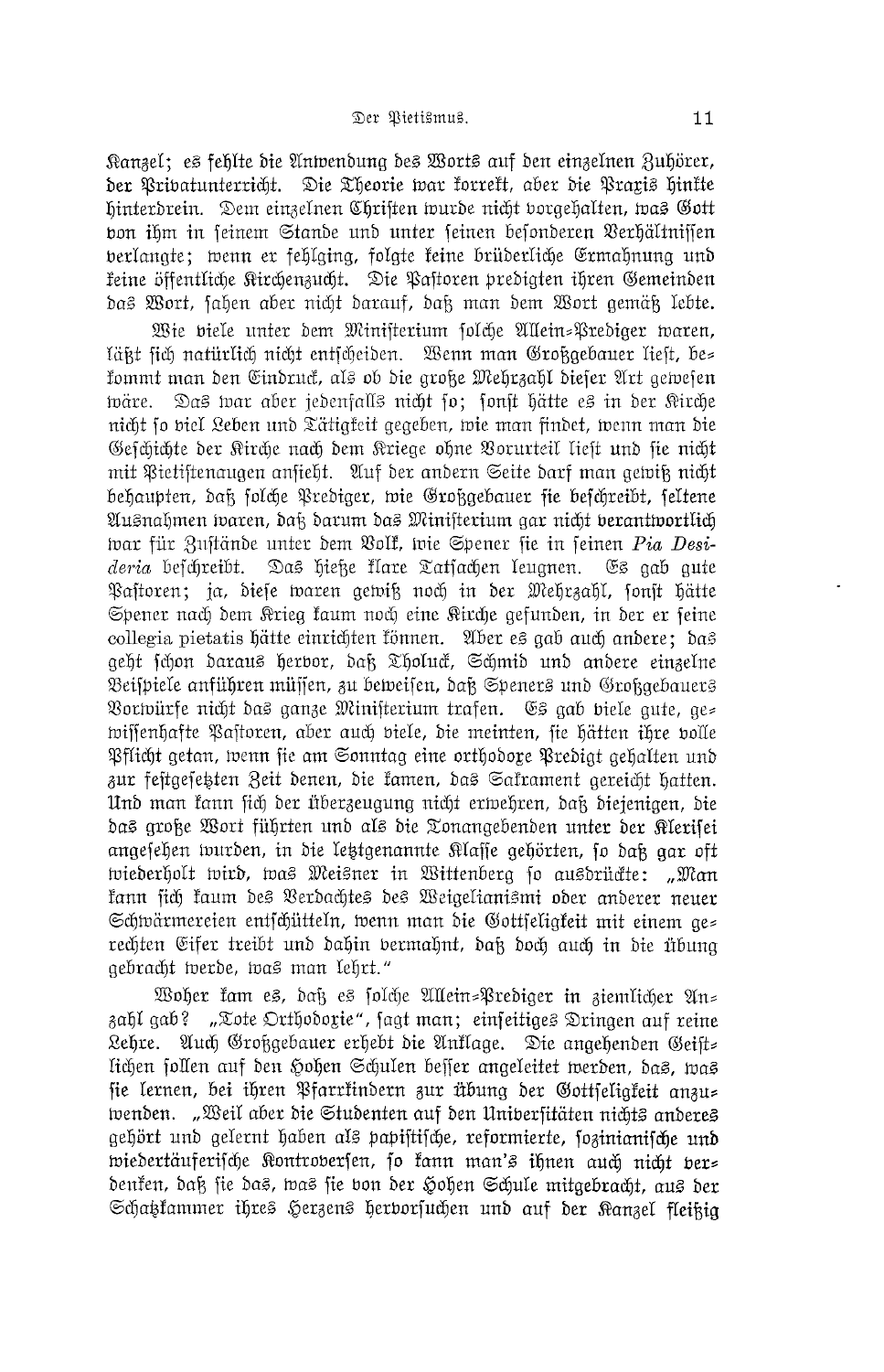treiben, dadurch aber die armen Leute weniger als nichts gebeffert, fon= dern gar oft berwirrt und ungewiß werden." "Man hat sich daher leider um nichts bekümmert, als wie nur Gottes Wort lauter und rein ge= predigt iverde."

Solche Einfeitigkeit gab es ohne Zweifel. Das läßt sich leicht er= flären, wenn man fich die Zeit bergegenwärtigt, von der wir reden. Die Mitte des 16. Jahrhunderts brachte die vielen Religionsfontroverfen der Reformationszeit, die fchließlich zur Annahme der Konfordienformel führten. Wie mußte man sich nach allen Seiten wehren gegen allerlei falsche Lehre, die eindringen wollte! Wie mußte man sich vor allem bor heimlichen, unehrlichen Feinden hüten, die auf die listigste Weise die reine Lehre zu fälfchen suchten! Unablässige Wachsamkeit war nötig, damit die reine Gotteswahrheit, die Luther wieder ans Licht ge= bracht hatte, nicht aufs neue berloren gehe. Und die erfte Hälfte des 17. Jahrhunderts brachte Georg Calixt und die Synkretisten!

Georg Caligt, † 1656, Professor zu Helmstedt in Braunschweig und vierzig Jahre lang der leitende Geist in der dortigen Universität, ift vor allem befannt wegen feiner Beftrebungen, alle chriftlichen Kirchen auf Grund der Schrift und der Bekenntnisse der ersten fünf Jahr= hunderte zu bereinigen. Er war natürlich ein Unionist vom reinsten Waffer, und reine Lehre hatte für ihn wenig oder gar feine Bedeutung. Statius Bufcher, Paftor in Hannober, nannte ihn Krhptofatholif, Michael Walther in Lüneburg Calvinomixtus. Beide hatten recht; fie hätten noch ftärfere Ausdrücke gebrauchen dürfen. Calixt fuchte das Gemeinsame in allen Konfessionen, und auf Grund dieser "Funda= mentalartifel" wollte er eine Bereinigung zuftande bringen. Er nannte fich lutherifch, war aber den Reformierten biel näher; und als er dies bei dem Colloquium Charitativum in Thorn 1645 auch offen zeigte, fam es zum Bruch zwifchen ihm und den Leitern der Lutheraner, Calov und Hülsemann, obgleich er ihre letzte Mahnung, doch nicht weiter an den Fundamenten der ebangelifchen Lehre zu rütteln, mit der Salbe beantwortete: wer folches von ihm behaupte, den wolle er für einen ehrbergessenen, berlogenen Diffamaten, Kalumnianten, Ehrendieb und Bösewicht halten, bis er folches beweise. Selbst die Katholiken waren sehr zufrieden mit ihm; sie hatten Ursache dazu. Seinem Einfluß war es zuzufchreiben, daß Helmstedt auf die Frage, "ob eine protestantische Prinzeffin, die einen fatholifchen König zu heiraten gedente, mit gutem, unberletztem Gewissen die römisch-katholische Kirche annehmen dürfe", das notorische Gutachten gab: "1. daß die römische Kirche im Grunde des Glaubens und der Seligkeit nicht irre, und daß 2. folglich der übergang vom Protestantismus zum Katholizismus erlaubt sei". Baur, der doch gewiß nicht für firifte Orthodoxie voreingenommen war, urteilte über Caligt: "überall ist es Caligt nur darum zu tun, die Differenzen abzuschwächen, den Kontrobersen ihre Spitze zu nehmen, von der Strenge der Gegenfäte so viel als möglich nachzulassen oder auch die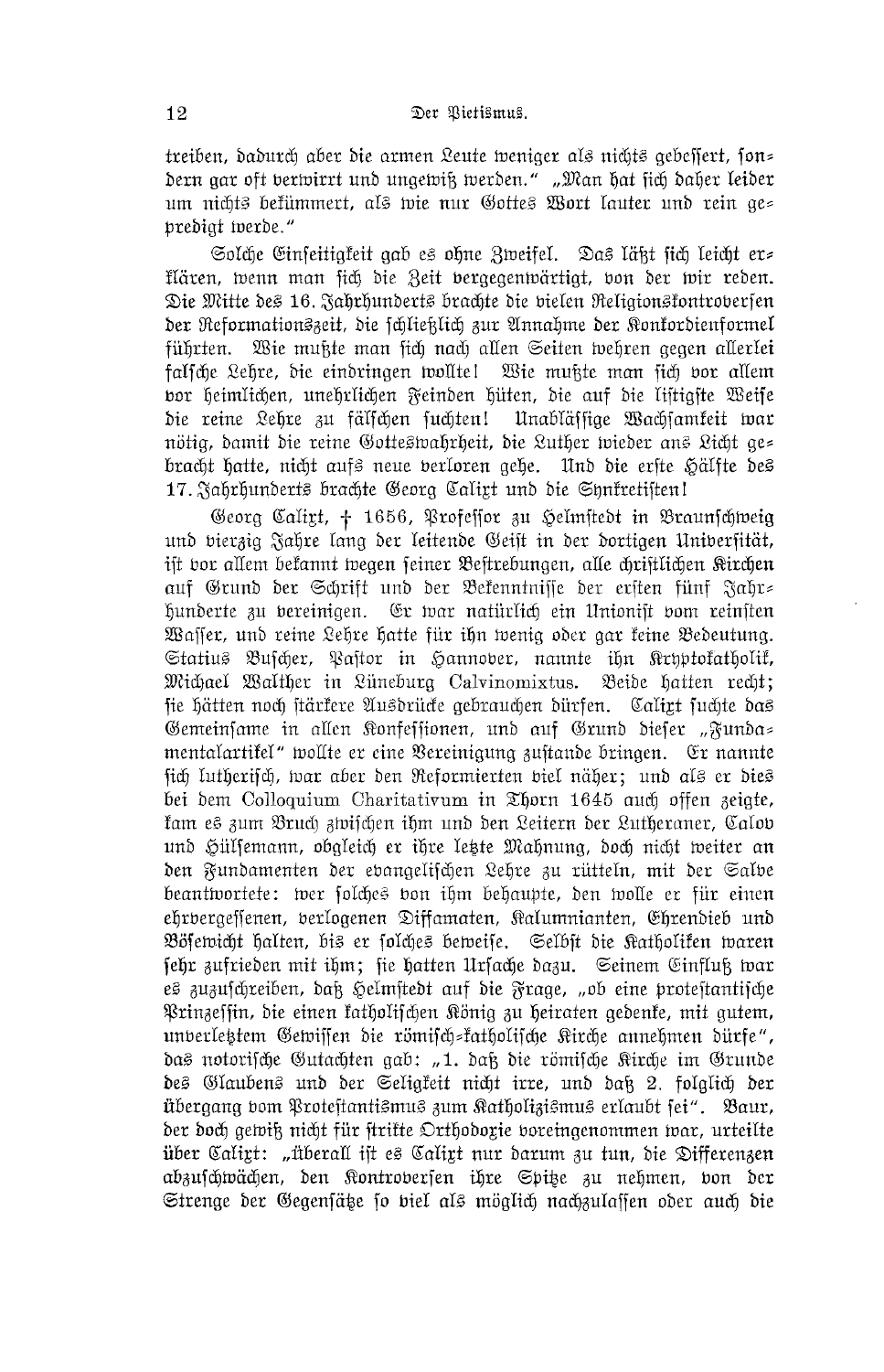Punkte ganz zu übergehen, in welchen das eigentliche Moment des Streits liegt. Es gibt feine Lehre des orthodoxen Syftems, welche er in ihrer ganzen Strenge festgehalten hätte."

Calirt wurde eine Macht in der Kirche. Wo immer er und seine Gefinnungsgenoffen an Unibersitäten wirkten, zogen fie Schüler an, was natürlich den betreffenden Fürften gefiel. Lutherische Universitäten hatten schwer gelitten, teils weil man des ewigen Streits müde war, der natürlich zum arökten Teil von den Universitätstheologen geführt wurde, teils — und das ist ein Faktor, der in diefer ganzen Zeit nicht iibersehen werden darf — weil die Jefuiten, die es von jeher mit dem ihnen üblichen Scharfblick auf die höheren Erziehungsanstalten abgesehen und sich bielerorts in die Fakultäten eingeschmuggelt und stellenweise ihre eigenen Anstalten gegründet hatten, gerade jetzt eine ganz unheim= liche Tätigfeit entwickelten; und diefe glatten, öligen Diplomaten lockten andern ihre Studenten weg; die lutherischen Kontrobersen gewannen unter ihrer Schilderung fein schöneres Gesicht, und zudem — das mußte ihnen der Neid laffen — standen sie, was Wissen und Lehrtüchtigfeit anlangte, unbeftritten auf der Höhe der Zeit. So hatte man auf man= cher lutherischen Universität Kopfweh. Im Synkretismus schien manchem Fürsten ein Hoffnungsstern aufzugehen. Calixtinifche Theologen wurden gefucht. Brandenburg natürlich boran; Königsberg wurde fynkretiftifch; der Große Kurfürft, Friedrich Wilhelm, verbot seinen Untertanen, die Wittenberger Universität zu besuchen; eine unionistische Order kostete Paul Gerhardt Amt und Brot. Altdorf, Rinteln, Riel, Tübingen, Gießen, Rostock, Leipzig teilweise, Straßburg, "Calovs Trost", fielen in Synkretistenhände. Selbst der Kurfürst von Sachsen verbot schließlich alle Streitschriften gegen die Synkretisten; er felbst kaufte alle Kopien bon Calobs "Gefchichte des Shnkretismus" auf. Uhlhorn faat: "Calirt hat die Theologie milder und friedfertiger gemacht, aber auch weicher und widerstandsloser. Keine theologische Schule hat so biele charakter lose, schwankende und den Fürsten unbedingt gehorsame Pastoren erzogen als die Caligis." Was wir uns für die Zufunft merken wollen!

Hier nur dies: Es drohte der reinen Lehre der Reformation eine neue Gefahr; zu all den andern Feinden der Orthodorie kam der Syn= fretismus, ein Feind, der der Kirche ans Leben ging und um so gefähr= licher war, als feine Anariffe gewöhnlich mastiert und aus dem Sinter= halt geschahen. Dazu ist notorisch, daß die meisten Fürsten unionistisch gefinnt waren; und diefe Fürften waren feit dem Augsburger Religions= frieden unbefchränkte Herren der Kirchel Ift es ein Wunder, ja ift es unberechtigt, daß das Hauptaugenmerk lutherischer Theologen auf Be= wahrung der reinen Lehre gerichtet ist? Ift es ein Wunder, dak die Theologie der Zeit etwas einfeitig zu fein fcheint und daß mancher Theolog tatfächlich einfeitig wurde? Manche Leute find überhaupt fo angelegt; sie können nur einen Gesichtspunkt zur Zeit sehen und vertreten. Daß dies nicht allgemein war, wollen wir später sehen;